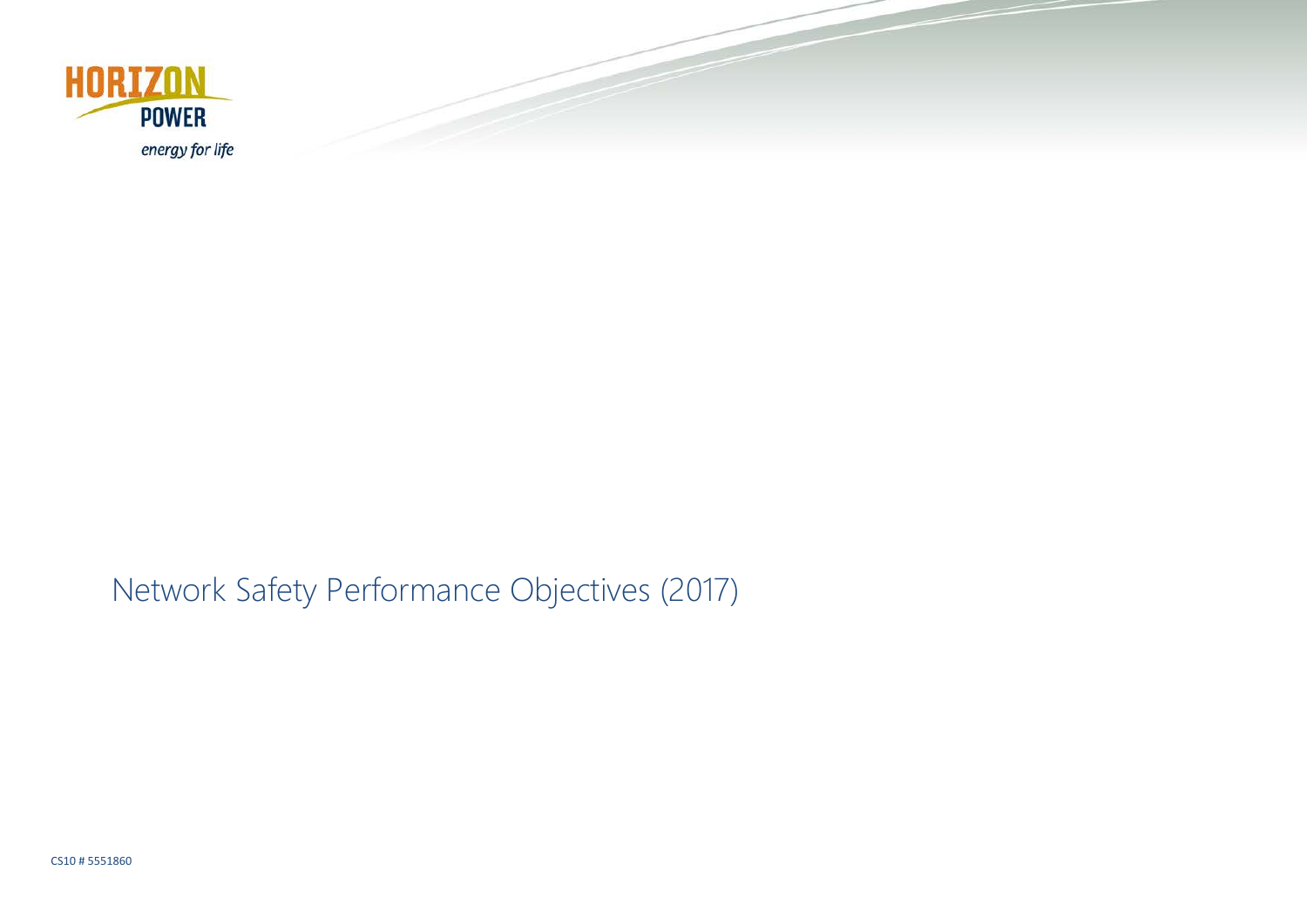

### Context & Purpose

The Horizon Power Network Safety Objectives (2017) (Objective Statement) has been prepared for each of network safety performance incidents detailed in Regulation 30 and in accordance with the requirements set out in Regulation 31 of the Electricity (Network Safety) Regulations 2015. Regulation 31 requires Horizon Power to prepare a statement that sets out the objectives in relation to the maximum number of incidents expected to occur.

This Objective Statement covers financial years 2017/18 to 2018/2019.

### Objective Establishment

Horizon Power has applied a trend based methodology for this Objective Statement. The methodology relies on the historical performance of the network. In setting objectives, Horizon Power considers performance forecasts alongside a range of additional factors such as: external benchmarking, input from Regulators, market conditions and customer expectations.

### Objective Statement

This Objective Statement provides the objectives that Horizon Power will strive to achieve in the maintenance and operation of its network.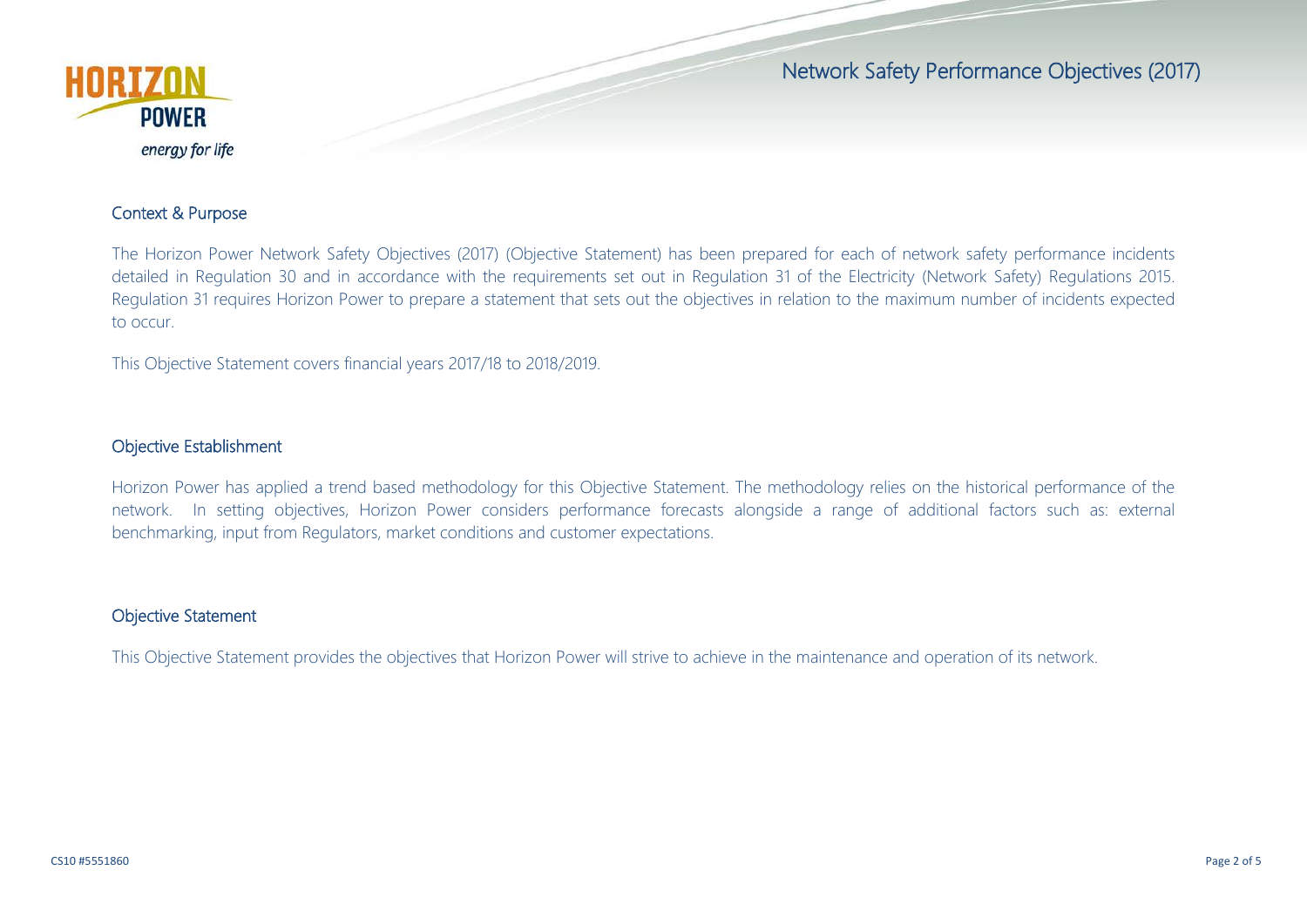

energy for life

|                                 |                                               |                                                                                                                                                                                      | Incidents <sup>3</sup>                             |         |         |
|---------------------------------|-----------------------------------------------|--------------------------------------------------------------------------------------------------------------------------------------------------------------------------------------|----------------------------------------------------|---------|---------|
| Network Objectives <sup>1</sup> |                                               | <b>Historical Works</b>                                                                                                                                                              | <b>Planned Works</b>                               | 2017/18 | 2018/19 |
| 30(1)(a)                        | <b>Total Electric Shock</b>                   | • Twisty Replacement<br><b>Streetlight Copper Wire</b><br>Replacement<br>WireAlert (Esperance only)<br>$\bullet$<br>Double Insulated Streetlight Earth • Circuit Breaker Replacement | Streetlight Program                                |         |         |
|                                 | Person - No Injury                            |                                                                                                                                                                                      | • System Hardening                                 |         |         |
|                                 | Person - Injury                               |                                                                                                                                                                                      | • Earthing Works<br>• Copper Conductor Replacement |         |         |
|                                 | Person - Death                                |                                                                                                                                                                                      |                                                    |         |         |
|                                 | Livestock - Death                             |                                                                                                                                                                                      |                                                    |         |         |
| 30(1)(b)                        | Total Property Damage (Not Fire) <sup>7</sup> |                                                                                                                                                                                      |                                                    |         |         |
| 30(1)(c)                        | Total Property Damage (Fire) <sup>7</sup>     |                                                                                                                                                                                      |                                                    |         |         |
|                                 |                                               |                                                                                                                                                                                      |                                                    |         |         |

|                                              |                                            |                                |                                           | Incidents <sup>3</sup> |                |
|----------------------------------------------|--------------------------------------------|--------------------------------|-------------------------------------------|------------------------|----------------|
| Distribution Network Objectives <sup>1</sup> |                                            | <b>Historical Works</b>        | <b>Planned Works</b>                      | 2017/18                | 2018/19        |
| 30(1)(d)                                     | <b>Total Pole Fire</b>                     | Insulator Washing & Coating    | Insulator Washing & Coating               | 9                      | 9              |
|                                              |                                            | Pole   Insulator Replacement   | Pole   Insulator Replacement              |                        |                |
| 30(1)(e)                                     | Total Conductor Clashing <sup>5</sup>      | Cross Arm Replacement          | Cross Arm Replacement<br>$\bullet$        | 6                      | 6              |
|                                              |                                            | <b>Esperance Network Rural</b> | Network Hardening (Kimberley)             |                        |                |
|                                              |                                            | Upgrade                        |                                           |                        |                |
| 30(1)(f)                                     | <b>Total Unassisted Pole Failure</b>       | Pole Replacement &             | Pole Replacement &                        | 9                      | 9              |
|                                              | Wood                                       | Reinforcement                  | Reinforcement                             | $\overline{A}$         | 4              |
|                                              | Steel <sup>4</sup>                         | Pole Inspection                | Enhanced Pole Inspection                  |                        | 5              |
|                                              | Other                                      |                                |                                           |                        | 0              |
| 30(1)(q)                                     | <b>Total Unassisted Conductor Failure</b>  | • Conductor Replacement        | <b>Conductor Replacement</b><br>$\bullet$ |                        | $\overline{7}$ |
|                                              |                                            | • Conductor Sample Testing     | <b>Conductor Sample Testing</b>           |                        |                |
| 30(1)(h)                                     | Total Unassisted Stay Failure <sup>6</sup> | Managed with Poles             | Pole Inspection<br>٠                      | 2                      | $\overline{2}$ |
|                                              |                                            |                                | Stay Rod Replacement                      |                        |                |
| 30(1)(i)                                     | <b>Total Unassisted Cable Failure</b>      | Cable Replacement              | Cable Replacement                         | 4                      | 4              |
| 31(3)                                        | <b>Total Unassisted Pole Failure Rate</b>  | Pole Replacement &             | Pole Replacement &                        | 1.6                    | 1.6            |
|                                              | Wood x 10,000 p.a.                         | Reinforcement                  | Reinforcement                             | 2.2                    | 2.2            |
|                                              | Steel <sup>4</sup> x 10,000 p.a.           | Pole Inspection                | Pole Inspection                           | 7.3                    | 7.3            |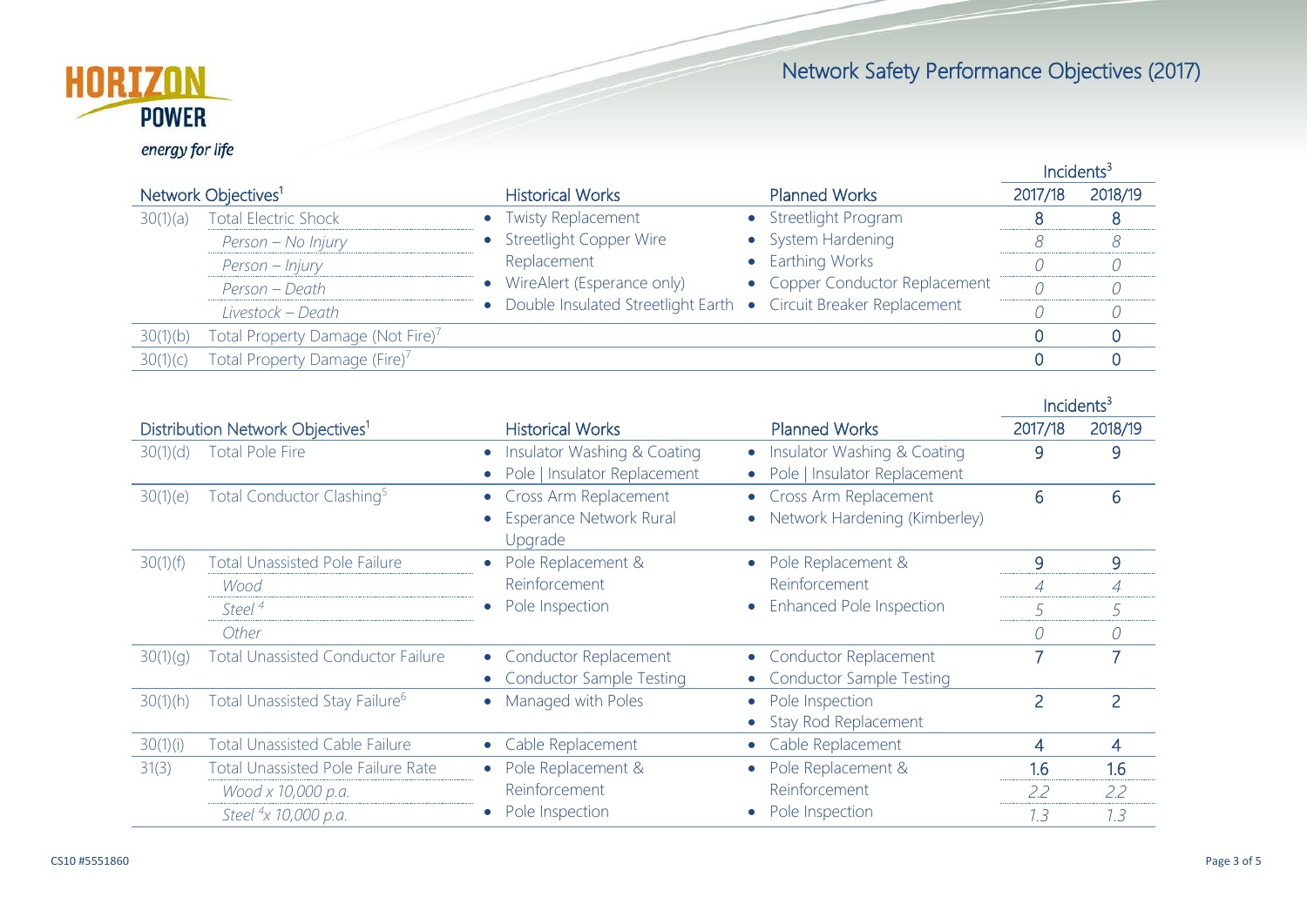

<u>Incidents<sup>3</sup></u> Incidents<sup>3</sup> Transmission Network Objectives<sup>2</sup> Historical Works Planned Works 2017/18 2018/19 30(1)(d) Total Pole Fire **•** Pole Replacement • Pole Replacement **1** 0 0 0 30(1)(e) Total Conductor Clashing5 • EPIL Reliability Study 0 0 30(1)(f) Total Unassisted Pole Failure • Pole Replacement & Reinforcement • Pole Inspection • Pole Replacement & Reinforcement • Pole Inspection • Tripod Review 0 0 *Wood 0 0 Steel 0 0* **o 111 o 111 o 111 o 111 o 111 o 111 o 111 o 111 o 111 o 1 o 1 o 1 o 1 o 1 o 1 o 1 o 1 o 1 o 1 o 1 o 1 o 1 o 1 o 1 o 1 o** 30(1)(g) Total Unassisted Conductor Failure • EPIL Reliability Study • EPIL Reliability Study 0 0 0 0 30(1)(h) Total Unassisted Stay Failure<sup>6</sup> • EPIL Reliability Study • EPIL Reliability Study **0 0** 0 30(1)(i) Total Unassisted Cable Failure • EPIL Reliability Study • EPIL Reliability Study 0 0 31(3) Total Unassisted Pole Failure Rate • Pole Replacement & Reinforcement • Pole Inspection • Pole Replacement & Reinforcement • Pole Inspection 0 0 *Wood x 10,000 p.a. 0 0 Steel x 10,000 p.a. 0 0*

### **Notes**

- 1. The Underground Power Project is in progress this will impact all Network and Distribution Network Objectives
- 2. The Transmission Unserviceable Asset Replacement program is in progress this will impact all Transmission Objectives
- 3. A 3 year rolling average in conjunction with consideration of weather events, historical works and planned works has been used to determine the objective for each measure. From next year, Horizon Power intends to publish objectives for four years (current financial year and 3 subsequent financial years).
- 4. Unassisted steel pole failures and failure rates include all steel poles
- 5. Unassisted conductor clashing objectives are based on reported incidents this does not capture all clashing incidents occurring on the network
- 6. Unassisted stay failure objectives are based on reported incidents this does not capture all stay failure incidents occurring on the network
- 7. Objectives for property damage due to fire, supply, impact and arcing are set at zero based on previous history of insurance claims above \$5,000